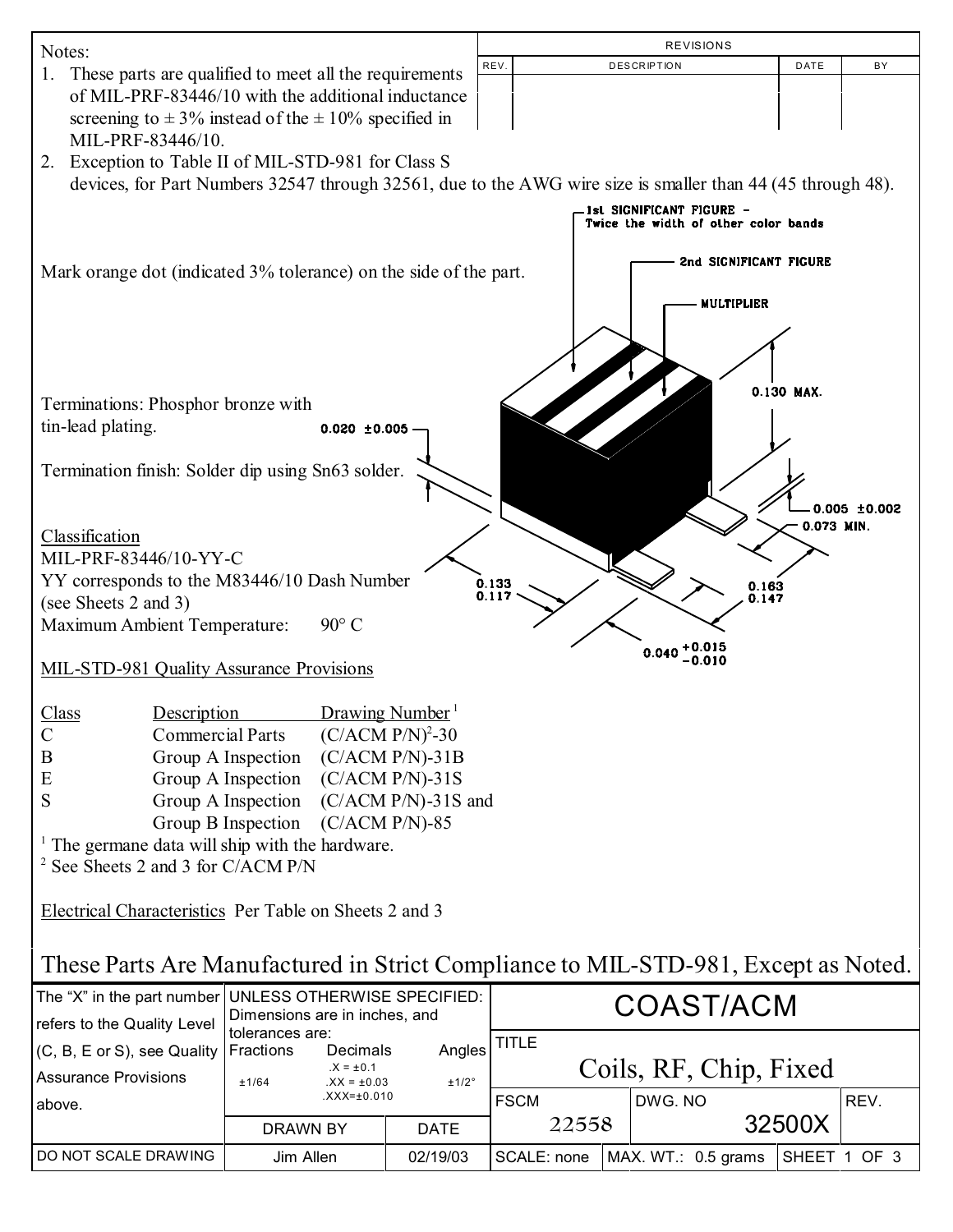| C/ACM<br>P/N | M83446/10<br>Dash No. | Inductance<br>$(\mu H) \pm 3\%$ | Q<br>Minimum | <b>Test Freq</b><br>(MHz) | SRF (MHz)<br>Minimum | $DCR(\Omega)$<br>Maximum | <b>DC Current</b><br>$(mA)$ Max. |
|--------------|-----------------------|---------------------------------|--------------|---------------------------|----------------------|--------------------------|----------------------------------|
| 32501        | 01                    | 0.010                           | 60           | 150                       | 2000                 | 0.04                     | 1000                             |
| 32502        | 02                    | 0.012                           | 70           | 150                       | 1800                 | 0.04                     | 1000                             |
| 32503        | 03                    | 0.015                           | 75           | 150                       | 1500                 | 0.04                     | 1000                             |
| 32504        | 04                    | 0.018                           | 75           | 150                       | 1500                 | 0.04                     | 1000                             |
| 32505        | 05                    | 0.022                           | 60           | 100                       | 1300                 | 0.05                     | 1000                             |
| 32506        | 06                    | 0.027                           | 60           | 100                       | 1300                 | 0.05                     | 1000                             |
| 32507        | 07                    | 0.033                           | 60           | 100                       | 1000                 | 0.05                     | 1000                             |
| 32508        | 08                    | 0.039                           | 60           | 100                       | 1000                 | 0.06                     | 900                              |
| 32509        | 09                    | 0.047                           | 65           | 100                       | 800                  | 0.06                     | 900                              |
| 32510        | 10                    | 0.056                           | 65           | 100                       | 760                  | 0.06                     | 900                              |
| 32511        | 11                    | 0.068                           | 65           | 100                       | 700                  | 0.07                     | 840                              |
| 32512        | 12                    | 0.082                           | 65           | 100                       | 650                  | 0.07                     | 840                              |
| 32513        | 13                    | 0.100                           | 65           | 50                        | 570                  | 0.07                     | 840                              |
| 32514        | 14                    | 0.120                           | 65           | 50                        | 520                  | 0.07                     | 840                              |
| 32515        | 15                    | 0.150                           | 75           | 50                        | 400                  | 0.08                     | 790                              |
| 32516        | 16                    | 0.180                           | 75           | 50                        | 360                  | 0.08                     | 790                              |
| 32517        | 17                    | 0.220                           | 70           | 50                        | 320                  | 0.08                     | 790                              |
| 32518        | 18                    | 0.270                           | 70           | 50                        | 270                  | 0.10                     | 700                              |
| 32519        | 19                    | 0.330                           | 70           | 50                        | 240                  | 0.10                     | 700                              |
| 32520        | 20                    | 0.390                           | 70           | 50                        | 220                  | 0.10                     | 700                              |
| 32521        | 21                    | 0.470                           | 70           | 25                        | 190                  | 0.14                     | 590                              |
| 32522        | 22                    | 0.560                           | 70           | 25                        | 170                  | 0.19                     | 510                              |
| 32523        | 23                    | 0.680                           | 70           | 25                        | 160                  | 0.26                     | 430                              |
| 32524        | 24                    | 0.820                           | 75           | 25                        | 150                  | 0.30                     | 400                              |
| 32525        | 25                    | 1.00                            | 75           | 25                        | 130                  | 0.34                     | 380                              |
| 32526        | 26                    | 1.20                            | 65           | 7.9                       | 120                  | 0.45                     | 330                              |
| 32527        | 27                    | 1.50                            | 65           | 7.9                       | 110                  | 0.57                     | 290                              |
| 32528        | 28                    | 1.80                            | 65           | 7.9                       | 100                  | 0.72                     | 260                              |
| 32529        | 29                    | 2.20                            | 65           | 7.9                       | 80                   | 0.90                     | 230                              |
| 32530        | 30                    | 2.70                            | 65           | 7.9                       | 60                   | 1.1                      | 210                              |
|              |                       |                                 |              |                           |                      |                          |                                  |

| COAST/ACM | <b>TITLE</b><br>Coils, RF, Chip, Fixed |              |  |
|-----------|----------------------------------------|--------------|--|
|           | DWG. NO.: 32500X                       | SHEET 2 OF 3 |  |